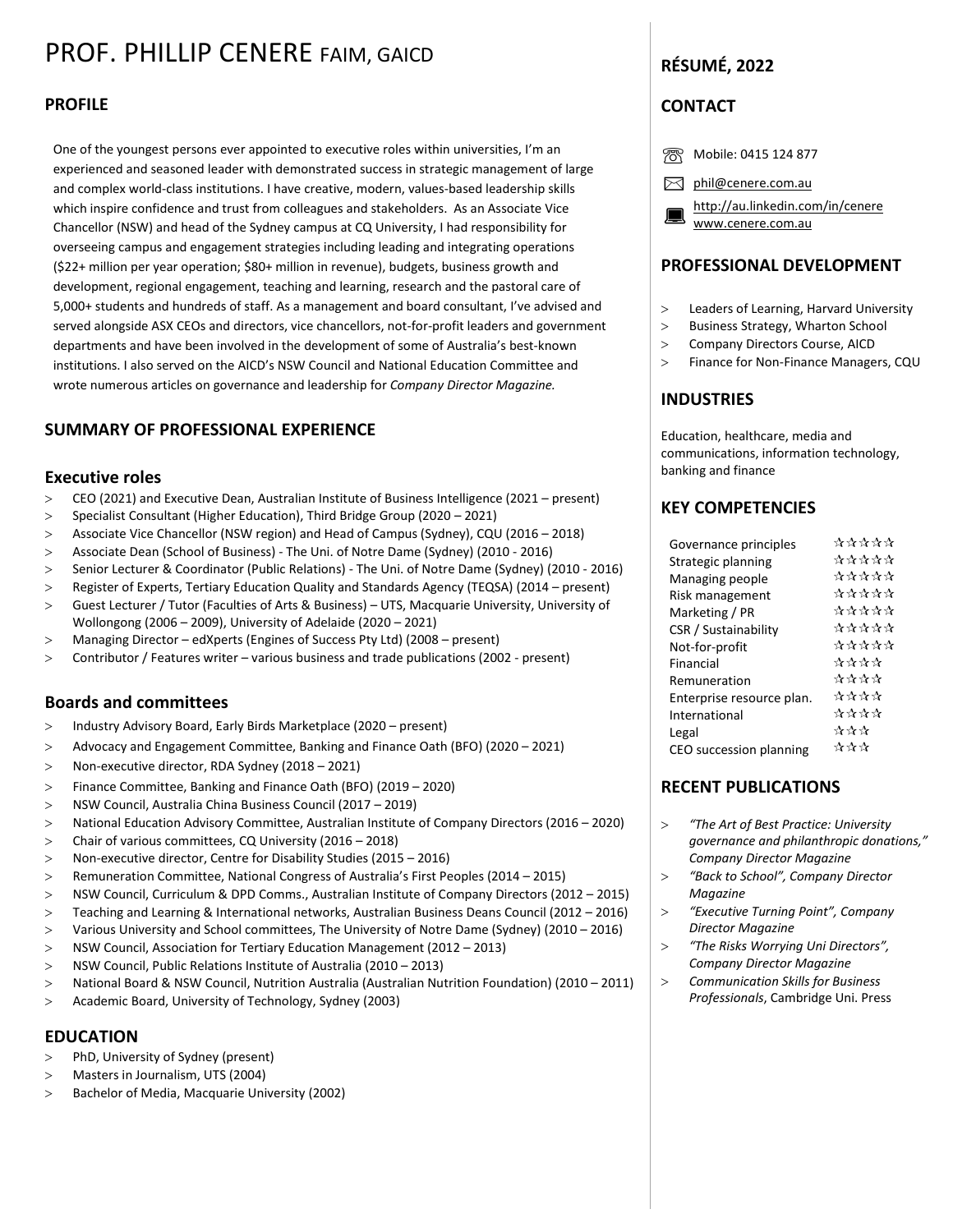### **OVERVIEW OF EXECUTIVE ROLES**

# **Executive Dean and Professor (2021 – present) CEO (2021), Australian Institute of Business Intelligence**

Reporting to the board of directors, I was responsible for managing the strategic, operational and financial functions of the higher education provider including overseeing the academic and professional teams, regulatory compliance, risk management and business development.

As CEO, I established AIBI's positioning in the sector and worked closely with marketing and student recruitment specialists to develop a unique selling proposition (USP) for the Institute. I also Chaired the Institute's Executive Management Committee and served as a member of the Academic Board and Audit and Risk Committee.

# **Specialist Consultant (Higher Education), Third Bridge Group (2020 – 2021)**

With offices in key capital cities worldwide, Third Bridge offers human insights and unfiltered market intelligence to private equity firms, hedge funds, and consultants across the globe. By managing the world's investment insights, Third Bridge identifies and interprets the context, narrative, causality, connection and meaning in data or events, helping clients find the "signal in the noise." As a specialist consultant, I advise international clients on investments, governance, management and strategy with a particular focus on Asia Pacific and the edu-tech and education sectors.

# **Associate Vice Chancellor (NSW region) and Head of Campus (Sydney), CQ University (2016 – 2018)**

I joined CQU (a dual sector university) at a time of low staff morale and poor investment in the NSW region. I was told that Sydney was "a bus in low gear and to put it into high gear!" I initiated a major change management program including the creation of a 5-year strategic plan to further the University's broader vision and mission and advocated for the needs, resources and opportunities of NSW to the wider University community through collaboration with the Vice-Chancellor and members of the Senior Executive Team.

My responsibilities included leading and integrating operations (\$22+ million per year operation; \$80+ million in revenue); managing budgets; identifying business growth and infrastructure development opportunities; overseeing internal and external stakeholder engagement; utilizing and strengthening relationships across the University's Divisions including VET, Higher Education, International and Services, and Student Experience and Governance.

I created a high-performance team environment – providing induction, mentoring, guidance and career planning for staff; undertook probationary and performance management processes; and allocated and monitored workload. I also Chaired the NSW region teams and committees.

### KEY ACHIEVEMENTS

- > Student numbers skyrocketed by 50%
- Significant improvement in staff VOICE survey results (by mid-2018, Sydney outperformed national results in every category with zero red flags)
- > Creation of new Sydney Health Clinic
- Refurbishment and expansion of campus including new floors
- New study hubs in regional NSW (e.g. Broken Hill and Goulburn)
- Creation of Social Innovation Hub / Incubator
- Creation of MBA and HDR spaces
- Creation of Pathways to Success and Executive Coach in Residence programs
- Established Regional Engagement Committee and Chaired several university committees
- Roll out of open learning and executive education programs
- Managed several emergency situations
- Established Learning and Teaching Week and Excellence in Research Week
- Established key strategic partnerships with leading organizations (e.g. CPA, ATEM)

### At CQ University I was Chair of the following NSW committees:

- Academic Growth and Development Team
- Operational Leadership Team
- Campus Life Committee

# **FELLOWSHIPS & MEMBERSHIPS**

- Australian Institute of Company Directors
- Australian Institute of Management
- Australia China Business Council
- > Committee for Economic Development (CEDA)
- Association for Tertiary Education Management
- > The Ethics Centre

# **TESTIMONIALS (360° FEEDBACK WITH EXECUTIVE COACH)**

"Altruistic" "Clear headed view"

- "Efficient and reliable"
- "Articulate"
- "Honest and direct"
- "Committed / dedicated"
- "Passionate and driven"
- "Hard working"
- "Dependable"
- "Good sense of humor"
- "Friendly personality"
- "Open minded"
- "Broad knowledge"
- "Focused and driven"
- "Attention to detail"
- "Wants to bring change"
- "Always thinking and seeking good advice"
- "A comfortable leader"
- "Explains why we're doing what we're doing"
- "Open communicator "
- "Authentic"
- "Energetic leader"
- "Entrepreneurial"

### **CONFERENCES CHAIRED / ORGANISED**

- Future of Work in Asia Pacific's Financial and Technology Industries (CPA)
- > Future of Higher Education Forum (CQU, CPA and ATEM)
- Leadership Breakfast: My Career as a Leader (AIM)
- Risks and Rewards: Future of the Tertiary Education Sector (AICD & ATEM)
- Corporate Social Responsibility Summit (CPA & UNDA)
- The New Silk Road: Creating a Route Map for Australian Businesses Heading to Asia (AICD & PWC)
- > Directors' Briefing: Expecting the Unexpected (AICD)
- Good Governance for the Tertiary Education Sector (NAB, AON, Technology One, ACU, AICD & ATEM)
- MAPExpo (UNDA)